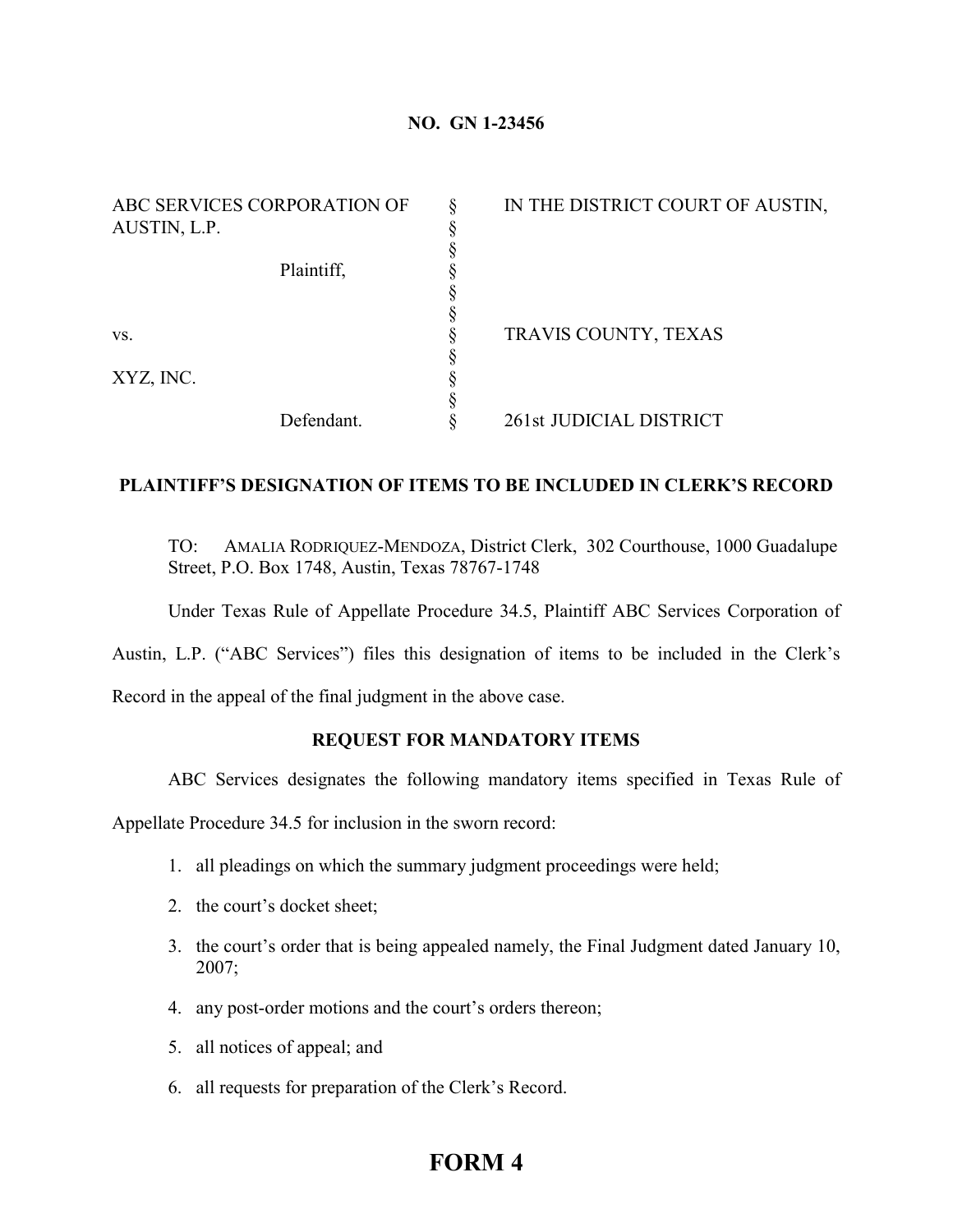## **REQUEST FOR ADDITIONAL ITEMS**

In addition, ABC Services designates the items listed below, all of which are specifically described below to make them readily identifiable:

| 06/06/05 | Plaintiff's Original Petition, Application for Temporary Restraining<br>Order and Application for Temporary and Permanent Injunction                                                                 |
|----------|------------------------------------------------------------------------------------------------------------------------------------------------------------------------------------------------------|
| 06/06/05 | Defendant's Opposition to Application for Temporary Restraining<br>Order                                                                                                                             |
| 06/06/05 | Plaintiff's Temporary Restraining Order                                                                                                                                                              |
| 06/28/05 | Defendant's Original Answer                                                                                                                                                                          |
| 07/11/05 | Defendant's Motion for Summary Judgment                                                                                                                                                              |
| 07/25/05 | Plaintiff's Response in Opposition to Defendant's Motion for<br><b>Summary Judgment</b>                                                                                                              |
| 08/19/05 | Plaintiff's Motion to Reconsider Decision to Grant Summary<br>Judgment                                                                                                                               |
| 11/28/05 | Plaintiff's Motion for Summary Judgment & Motion to Exclude<br>Evidence With Notice of Hearing (with Attached Exhibits 1-5)                                                                          |
| 01/03/06 | Defendant's Response to Plaintiff's Motion for Summary Judgment<br>& Motion to Exclude Evidence (with Attached Exhibits A-G)                                                                         |
| 01/09/06 | Motion for Leave to File Further Affidavit in Response to Plaintiff's<br>Motion for Summary Judgment with Proposed Order (with Attached<br>Exhibit 1)                                                |
| 01/10/06 | Plaintiff's Response to Defendant's Motion for Leave to File Further<br>Affidavit in Response to Plaintiff's Motion for Summary Judgment                                                             |
| 01/17/06 | Reply Brief in Further Support of Motion for Leave to File Further<br>Affidavit in Response to Plaintiff's Motion for Summary Judgment                                                               |
| 01/23/06 | Plaintiff's Reply to Defendant's Reply Brief in Further Support of<br>Motion for Leave to File Further Affidavit in Response to Plaintiff's<br>Motion for Summary Judgment (with attached Exhibit 1) |
| 08/15/05 | Order Granting Defendant's Partial Summary Judgment                                                                                                                                                  |
| 11/14/06 | Order on Special Exceptions Filed by Plaintiff (Overruled)                                                                                                                                           |

# **FORM 4**